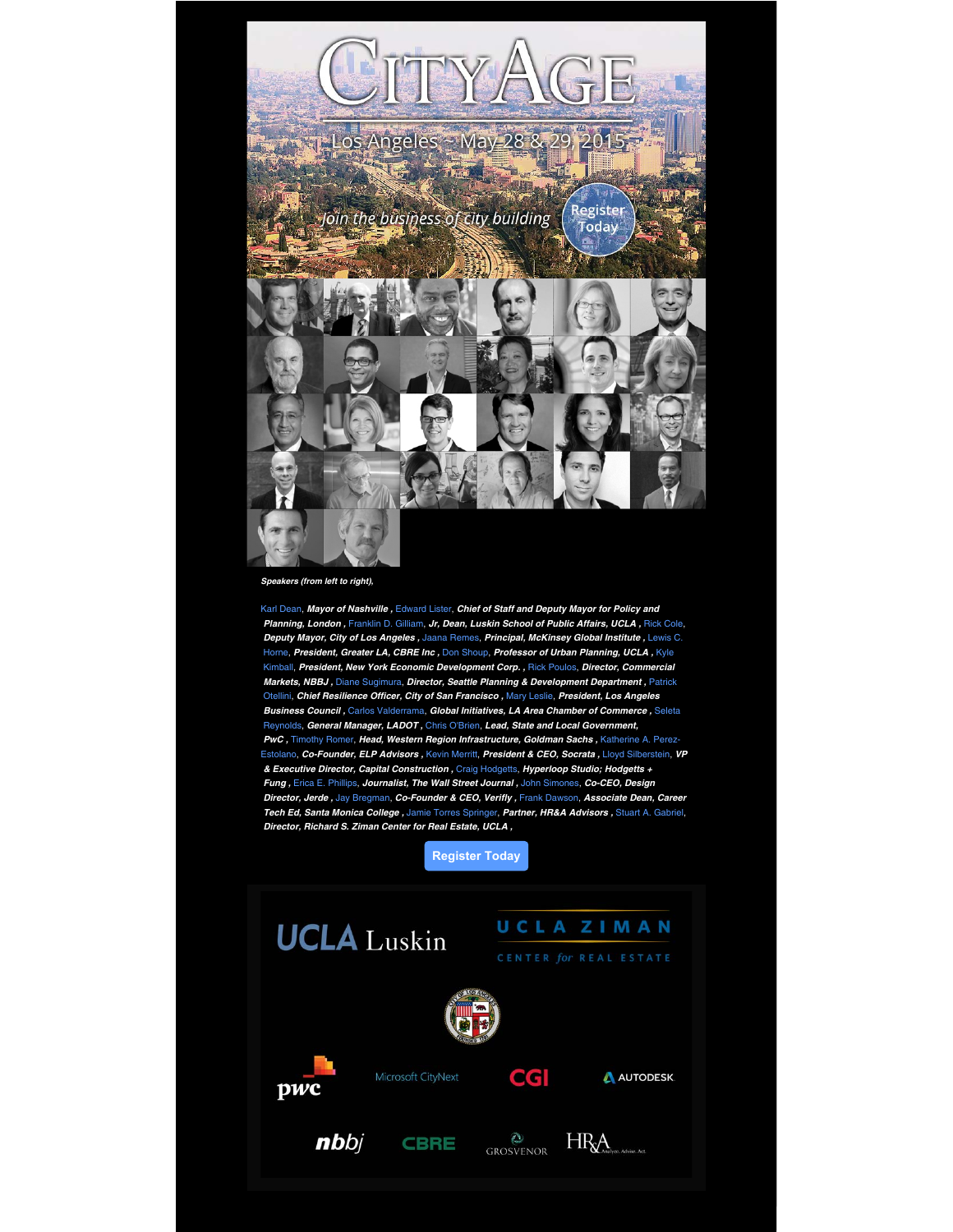# **CITYAGE**

## **Build the Future Los Angeles, California May 28 & 29, 2015**

How we build — and rebuild — cities will shape the future. The number of people living in cities will increase from 3.8 billion to more than 6 billion by 2050. It means the business of city building will drive economic growth and innovation for a generation.

The next edition of CityAge will be held in Los Angeles on May 28 & 29 and entitled Build the Future. It will be designed to explore the investments, partnerships and ideas that are shaping our urban century. We invite you to join the leading city builders from the private and public sector who are building the future.

CityAge is a global network of more than 4,000 private and public sector leaders who have gathered in New York, London Vancouver, Seattle, Philadelphia, Kansas City, Toronto and other cities. Our audience consists of mayors, investors, business leaders, architects, researchers and civic leaders from across the country and around the world.

We invite you to join us. Please register today at www.cityage.org/la, or email Marc Andrew (marc@cityage.org) or Miro Cernetig (miro@cityage.org) for any further information.

## *Draft Agenda ~ Subject to Change*

**8:30 am Welcome by Conference MC: Valerie Zavala,** *Anchor, SoCal Connected* **8:45 am Presentation by: Rick Cole***, Deputy Mayor, City of Los Angeles* **9:05 am Presentation by: Jaana Remes***, Senior Fellow, McKinsey Global Institute*

## **9:25 am Session 1: Catalyst Cities: How Investment is Re-Shaping Major Cities**

*Cities are our engines of economic growth. Where are the investment opportunities over the next 15 years? What patterns of inbound and outbound foreign investment are re-shaping Los Angeles and other global cities? How can a metropolitan region accelerate exports and drive new approaches to economic development and promote innovation? How can cities invest in strategies to promote the global flow of goods, people and ideas and thereby catalyze growth?*

- **Sir Edward Lister***, Chief of Staff and Deputy Mayor, Policy and Planning, London*
- **Carlos J. Valderrama,** *Senior Vice President, Global Initiatives, Los Angeles Area Chamber of Commerce*
- **Stuart Gabriel,** *Director, Ziman Center for Real Estate, UCLA* **Panel Chair: Jaana Remes***, Senior Fellow, McKinsey Global Institute*

| $10:15 \text{ am}$ | <b>Presentation:</b> | Kish Rajan, Director, Governor's Office of Economic Development, |
|--------------------|----------------------|------------------------------------------------------------------|
|                    |                      | <b>State of California</b>                                       |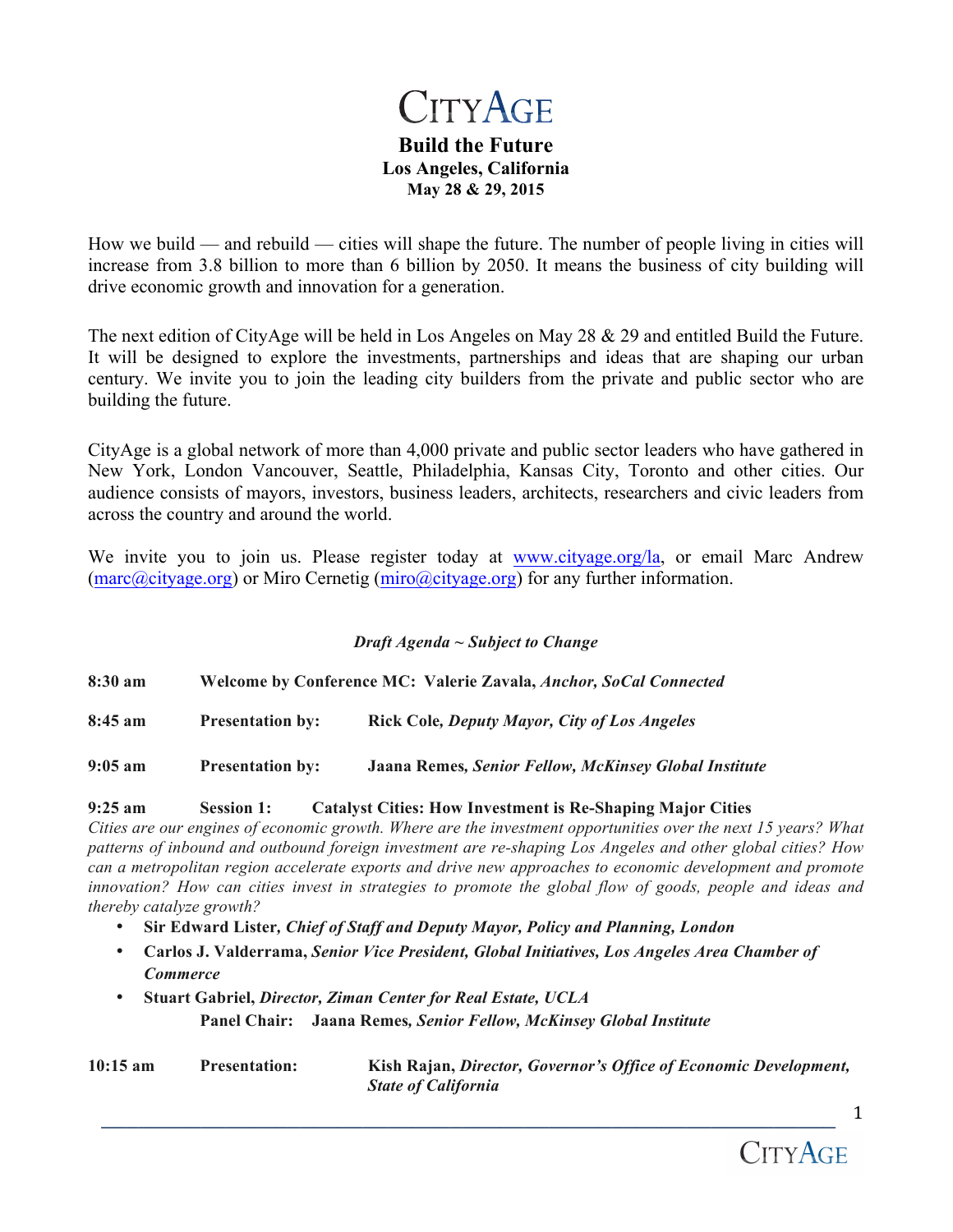### **10:35 am Morning Break**

## **11:00 am Session 2: Innovation City 2.0**

*Cities are our innovation hubs, assembling companies, universities and people to promote new ideas and tools to drive prosperity. How can a city leverage its unique economic assets – whether it be the entertainment industry, manufacturing or a creative workforce? From Silicon Beach to Nashville to London, this session will explore cities as platforms for innovation and economic growth.* 

- **Karl Dean,** *Mayor, City of Nashville, TN*
- **Steve Nissen***, Senior Vice President, NBC Universal*
- **Krisztina Holly,** *Entrepreneur in Residence, City of Los Angeles*
- **Michel Mossessian,** *Founder, Mossessian Architecture*

*Panel Chair:* **Frank Gilliam,** *Dean, Luskin School of Public Affairs, UCLA*

| $11:45$ am         | <b>Presentation by:</b> | <b>Grimshaw/LA Metro on Union Station</b>                             |
|--------------------|-------------------------|-----------------------------------------------------------------------|
| $12:05 \text{ pm}$ | <b>Presentation by:</b> | Jeff Morales, CEO, High Speed Rail Authority                          |
| $12:25$ pm         | Lunch                   |                                                                       |
| $1:30$ pm          | <b>Session 3:</b>       | Resilient Cities: Managing energy, water and new technologies for the |

**sustainable city** *California is facing its most serious drought in a century, crystalizing the need for new approaches to energy* 

*and water management. How can data and new sensor technologies improve our approaches to water management? What are the new approaches to preserving storm-water and resource management essential for an era in which 70 per cent of the global population will live in cities? How can Los Angeles – and other global cities – develop the technologies and practices that will be in demand around the world in the next century?* 

- **Patrick Otellini***, Chief Resilience Officer, City of San Francisco*
- **Mary Leslie,** *President, Los Angeles Business Council*
- **Alfred Romualdez,** *Mayor of Tacloban City, Philippines*
- **LADWP**

**Panel Chair: Jamie Torres Springer,** *Partner, HR&A Advisors*

| $2:15$ pm | <b>Presentation by:</b> | <b>Emma Stewart, Head of Sustainability Solutions, Autodesk</b>   |
|-----------|-------------------------|-------------------------------------------------------------------|
| $2:35$ pm | <b>Presentation by:</b> | <b>Stuart McKee, National Technology Officer, U.S., Microsoft</b> |
| $2:55$ pm | <b>Afternoon Break</b>  |                                                                   |
| $3:15$ pm | <b>Presentation by:</b> | <b>Michael Donnelly, President, End-Market Group, AECOM</b>       |

**3:35 pm Session 4: The Metropolitan Return: Unlocking capital to renew urban infrastructure** *America's cities require major investment in urban infrastructure to prosper. How can cities implement the long term financial plans – and unlock the global capital -- required to build and re-build the roads, bridges and most importantly water systems that are required to thrive and be competitive? Special attention will be paid to new partnerships that can confront California's water crisis in a manner that is in the public interest.* 

- **Timothy Romer,** *Head of Public Finance and Infrastructure, Goldman Sachs*
- **Megan Matson,** *Partner, Table Rock Capital*
- **John Campagna,** *Vice President, Corvias Group* **Panel Chair: Jonathan Trutt,** *Executive Director, West Coast Infrastructure Exchange*

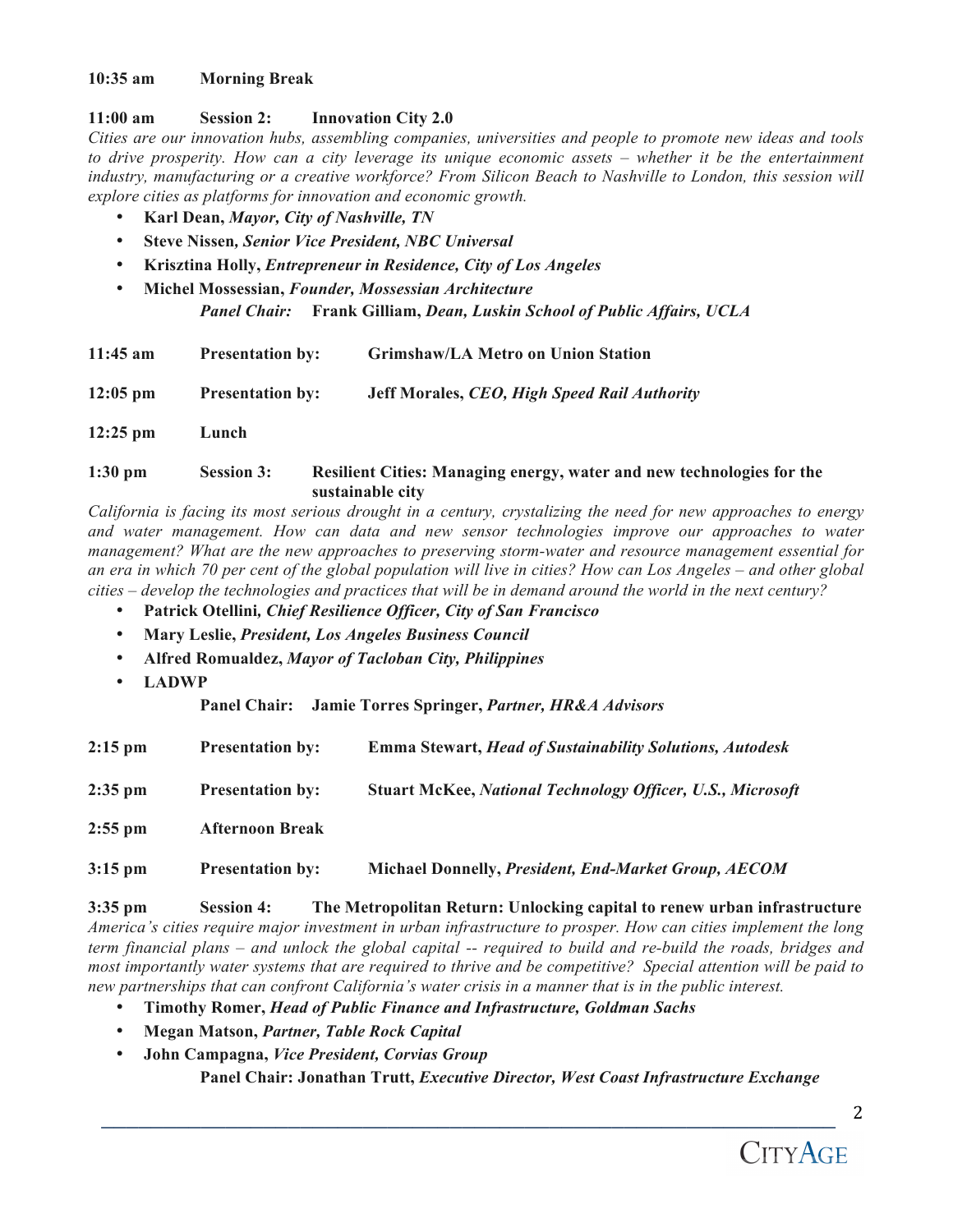## **4:20 pm Presentation by: Donald Shoup,** *Distinguished Professor of Urban Planning, UCLA*

#### **4:40 pm Session 5**: **The Mobile Metropolis: New approaches to transportation**

*Major advances are underway in transportation management. New approaches to transit-oriented design are reshaping cities at the same time as new technologies and companies are changing how we move around the city. These trends include new approaches to airport connectivity, cloud technologies that reshape traffic patterns, payment technologies that influence congestion and start-up companies changing how we get around. How should cities approach these trends? How can they work with business to seize opportunity?* 

- **Seleta Reynolds***, General Manager, L.A. Department of Transportation*
- **Thomas McKnight,** *EVP, Planning, Development and Transportation, New York City Economic Development Corporation*
- **Martha Welborne,** *Chief Planning Officer, L.A. Country Metropolitan Transportation Authority*
- **Simon Farbrother,** *City Manager, City of Edmonton* **Panel Chair: Katherine Aguilar Perez-Estolano,** *Partner, Estolano LeSar Perez Advisors*

**5:25 pm Day 1 Close and Invitation to Evening Reception**

**5:30 pm Evening Reception**

# **Day 2 ~ May 29th, 2015**

**8:30 am Day 2 Welcome by Conference MC: Stephen Cheung,** *President, World Trade Center – Los Angeles*

#### **9:00 am Future Cities: The Move Back To Downtown**

*For the first time in decades, many of America's downtown cores are seeing an influx of people and investment. What's behind this trend, and will it continue? This panel will address how to promote great urban design and*  neighborhood revitalization. Too often, neighborhood change is coupled with a narrative of gentrification that *speaks to displaced low-income families and long-time residents. What are the innovations in development, data and land-use patterns that can promote neighborhood and downtown renewal and focus on economic development for residents?*

- **Ryan Aubry,** *Development Manager, Greenland USA*
- **Diane Sugimura,** *Director of Planning and Development, City of Seattle*
- **Sondra Wenger,** *1st Vice President, CIM Group*
- **John Simones,** *Co-CEO and Design Director, The Jerde Partnership*
- **Lloyd Silberstein,** *Vice President and Executive Director, Capital Construction, USC* **Panel Chair: Lewis Horne***, President, Greater L.A. and Orange County, CBRE*

| $9:45$ am  | <b>Presentation by:</b> | <b>Hold for OSIsoft</b>                                                      |
|------------|-------------------------|------------------------------------------------------------------------------|
| $10:05$ am | <b>Presentation by:</b> | <b>Ed Percy, Vice President and Global Health Lead, CGI</b>                  |
| $10:25$ am | <b>Presentation by:</b> | <b>Hold for City of Los Angeles</b>                                          |
| $10:45$ am | <b>Morning Break</b>    |                                                                              |
| $11:20$ am | <b>Presentation by:</b> | Craig Hodgetts, Founder, Hodgetts + Fung and Lead, Hyperloop<br>Studio, UCLA |

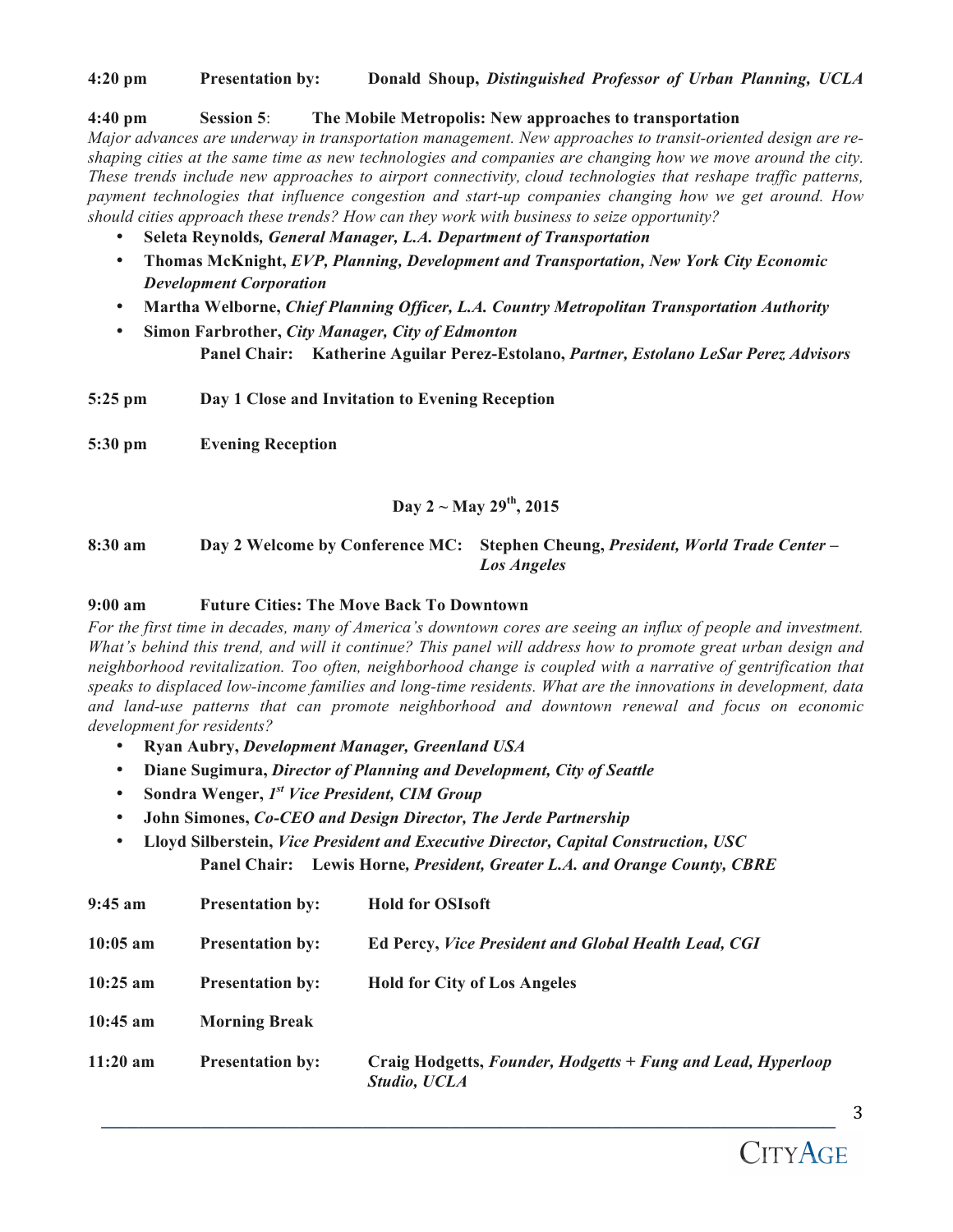**11:40 am Presentation by: Kevin Merritt,** *CEO, Socrata*

## **12:00 pm Lunch**

**1:00 pm Session 7: Data in the City: New tools to promote urban wellbeing and prosperity** *A modern metropolis is a complex system, circulating people, finance, dollars and ideas at unprecedented speed. Mobile and data technologies are placing new tools for managing the city for its leaders and citizens, who can have these tools in the palm of their hands. What tools can cities use to promote wellbeing in every neighborhood? How is city government changing, and how can it become more responsive to the needs of its citizens? How can the convergence of data, technology and urban design build a better city?*

- **Abhi Nemani,** *Chief Data Officer, City of Los Angeles*
- **Jonathan Ward,** *Partner, NBBJ*
- **Adel Ebeid,** *Chief Innovation Officer, City of Philadelphia*
- **Dale Fleming,** *Director, Strategic Planning, County of San Diego Health and Human Services* **Panel Chair: Chris O'Brien***, Partner, PwC (former CIO of Chicago)*

**1:45 pm Presentation by: Jay Bregman,** *Co-Founder and CEO, Verifly*

# **2:05 pm Session 8: The Talent Metropolis: How cities are the new platforms of economic opportunity and innovation**

*The first purpose of cities is to assemble our greatest resource: talented people. And too create the systems, partnerships and infrastructure for them to excel. How can cities work with business and universities to ensure people of all ages are equipped to deal with the transformation of industries and the rapid creation of new ones? How is how we work changing and what does it mean for cities?* 

- **Frank Dawson,** *Associate Dean, Santa Monica College*
- **Peter Miscovich***, Managing Director, Jones Lang LaSalle* **Panel Chair: Erica Phillips***, The Wall Street Journal*

**2:45 pm Conference Close**